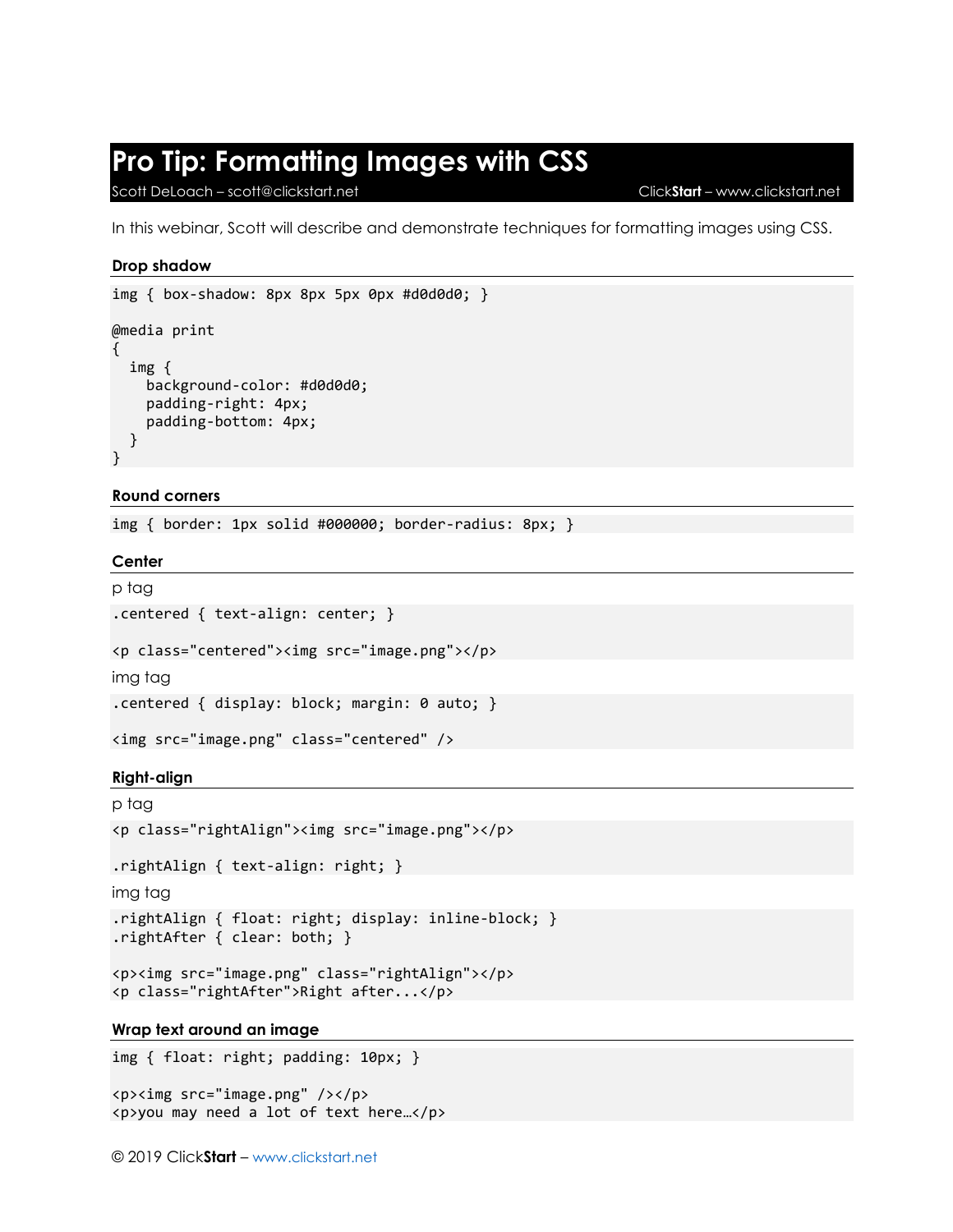#### **Override inline image sizing**

```
.widthHeight {
  max-width: 30px;
  max-height: 48px;
}
```
<img src="icon.png" class="widthHeight" style="width: 150px; height: 240px" />

#### **Size images to fit printed page**

img { max-width: 100%; }

```
<img src="image.png" class="rightAlign" />
```
**Scale**

```
.imgScale { transform: scale(1.2) translate(8%, 2%); display: inline-block; }
```

```
<p class="imgScale"><img src="../image.png"></p>
```
**Image captions**

"figcaption" style class

```
.figcaption { font-weight: bold; color: green; }
<p class="figcaption">Figure caption example</p>
```
figcaption tag

figcaption { font-weight: bold; }

```
<figure>
   <img src="image.png" />
   <figcaption>Figure caption example</figcaption>
</figure>
```
Pseudo element

img { display: block; }

img:after

```
{
  content: attr(alt);
  font-weight: bold;
  color: green;
   display: block;
}
```
<img src="image.png" alt="Figure caption example" />

#### **"DRAFT" overlay**

```
Center
.draft { position: relative; display: inline-block; }
.draft:after {
  content: attr(class);
  position: absolute;
```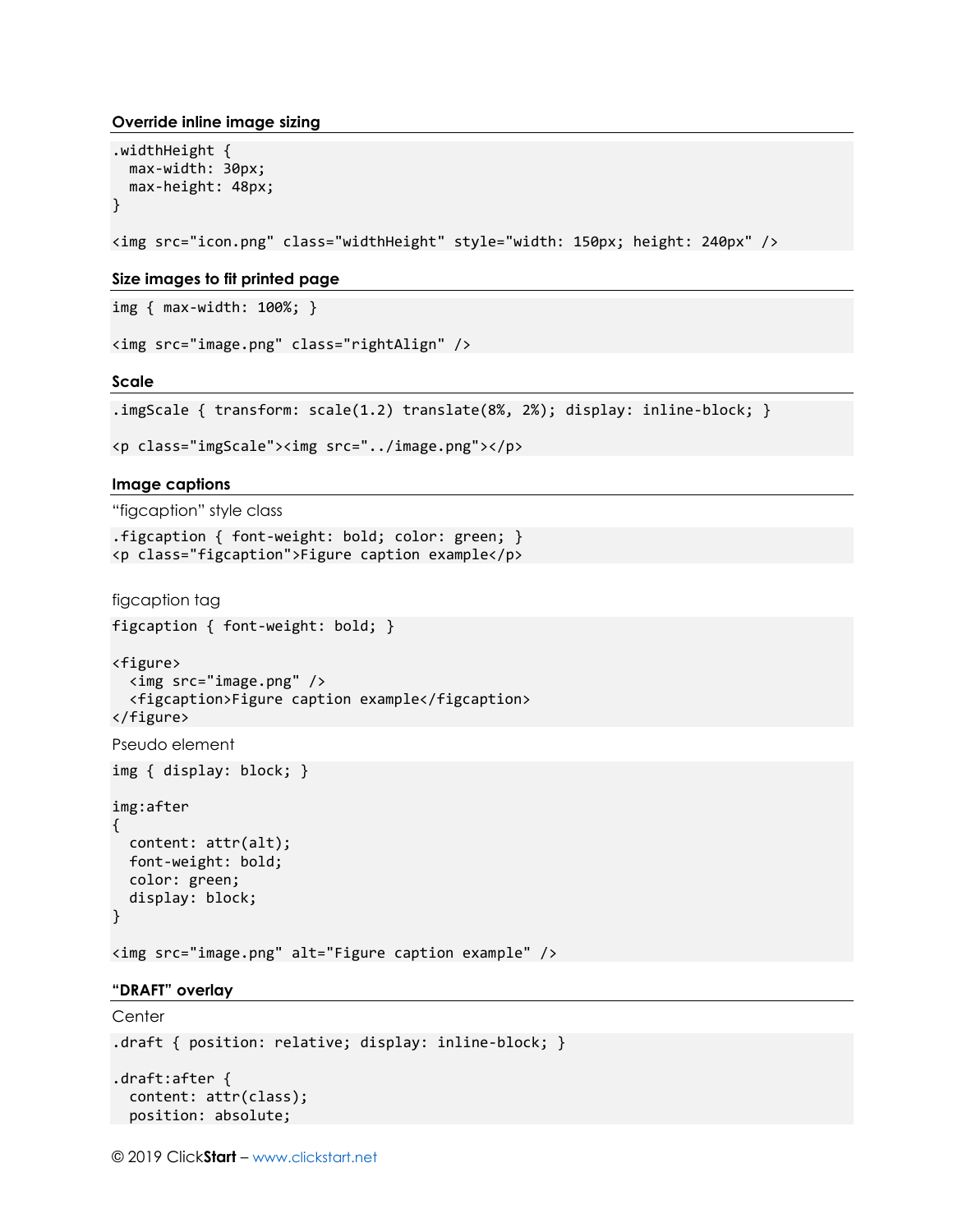```
 font-size: 2rem;
   color: #ff0000;
   text-transform: uppercase;
   top: calc(50% - 1rem);
   left: calc(50% - 3rem);
}
```

```
Bottom right
```

```
.draft:after {
   content: attr(class);
   position: absolute;
   font-size: 2rem; text-transform: uppercase;
   color: #ffffff; background-color: #ff0000;
   padding: 0 4px 0 4px;
   bottom: 4px;
   right: 0;
}
<p class="draft"><img src="image.png" /></p>
Print
.draft:after {
   content: attr(class);
   font-size: 2rem; color: #ff0000; text-transform: uppercase;
   display: block;
   padding-top: 2px;
   padding-left: 2px;
}
```
## <img src="image.png" class="draft" />

### **Resize based on screen width (responsive)**

```
img {
   min-height : auto;
   min-width : 480px; /* max width of mobile medium */
   max-height : auto;
   max-width : 100%;
}
```
#### **Home page flip cards**

```
.flip-card {
   background-color: transparent;
   width: 200px; height: 200px;
   perspective: 1000px;
}
.flip-card-inner {
   position: relative;
   width: 100%; height: 100%;
   text-align: center;
   transition: transform 0.6s; transform-style: preserve-3d;
   box-shadow: 0 4px 8px 0 rgba(0,0,0,0.2);
}
```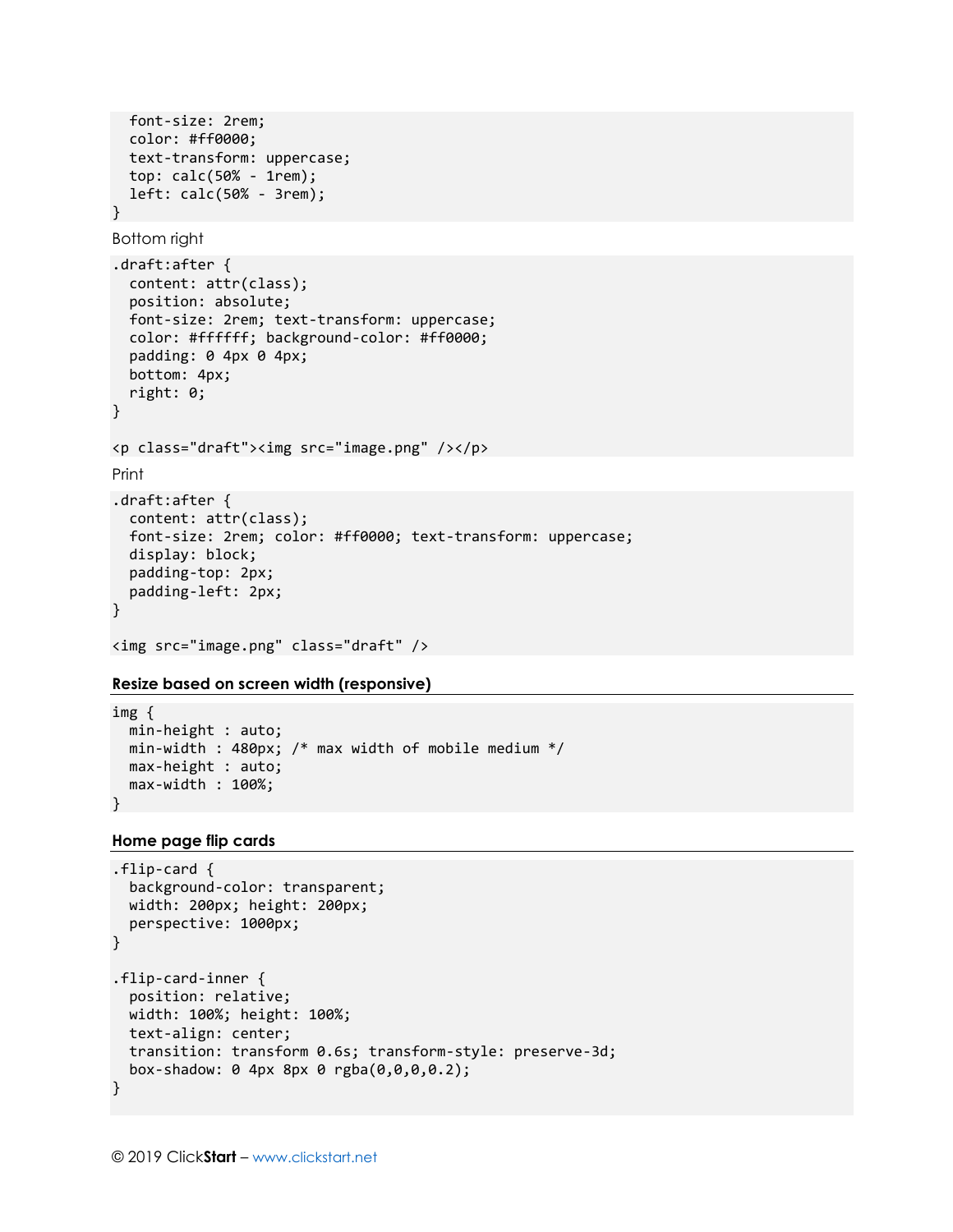```
.flip-card:hover .flip-card-inner { transform: rotateY(180deg); }
.flip-card-front, .flip-card-back {
   position: absolute;
   width: 100%; height: 100%;
   backface-visibility: hidden;
   padding-top: 10%;
}
.flip-card-front {
   background-color: #fff; color: #000;
   border: 1px solid black;
}
.flip-card-back {
   background-color: #2980b9; color: #fff;
   transform: rotateY(180deg);
}
<div class="flip-card">
   <div class="flip-card-inner">
     <div class="flip-card-front">
       <img src="boss.png" alt="Boss" />
       <h1>Boss</h1>
     </div>
     <div class="flip-card-back">
       <h1>Boss</h1>
       <p>Watch out for my tractor beam!</p>
     </div>
   </div>
</div>
```
**Auto-swap images using lang attribute**

```
<script>///*<![CDATA[*/
$(document).ready(function() {
  $('.main-section img').each(function() {
     if ($('html')[0].hasAttribute('lang') && $('html').attr('lang') != 'en') { 
      $(this).attr('src', $('html').attr('lang') + $(this).attr('src').slice(2)); }
  });
});
$('img').on("error", function() {
  $(this).attr('src', "en" + $(this).attr('src').slice(2));
});
///*]]>*/</script>
```